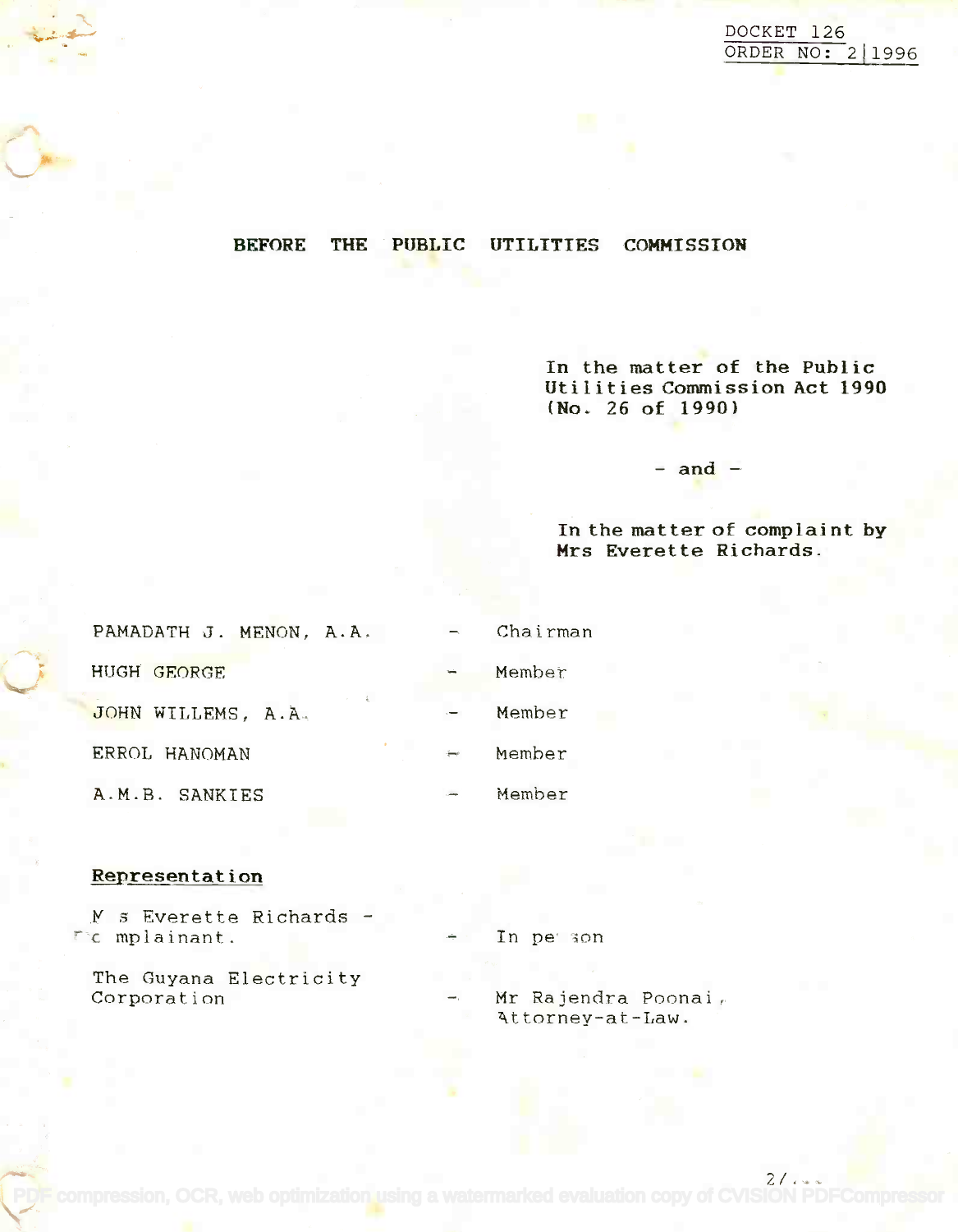## DECISION

 $\mathcal{P}$ 

At the public hearing of this Commission on 22nd April, 1996, At the public hearing of this Commission on 22nd April, 1996, Mrs Everette Richards of Barr and Alexander Streets, Kitty, Mrs Everette Richards of Barr and Alexander Streets, Kitty, Georgetown, appeared in person and complained about an electrical Georgetown, appeared in person' and complained about an electrical wire that was drawn across her property, where she lives, by a wire that was drawn across her property, where she lives, by a private person in collusion with GEC or by the GEC in collusion private person in collusion with GEC or by the GEC in collusion with that person and that it keeps blowing up all her equipment. with that person and that it keeps blowing up all her equipment. The electrical wire was drawn without her consent. To quote from The ejectrical wire was drawn without her consent. To quote from the statement given by her at the hearing  $\rightarrow$ 

> "I live on the north-western side of Barr and "1 live on the north-western side of Barr and Alexancer Streets. There is a gentleman who lives of the north eastern side. This man, has run in electric wire from his house along where we live - a high-powered electric wire. They have actually put the post on wire. They have actually put the post on our property with absolutely no permission our property with absolutely no permission from us from us

The wire comes from the north-eastern side of The wire comes from the north-eastern side of Barr Street over Alexander Street to the northwestern side to the building that is there, and it runs a\_1 the way along our building to the it runs a.l the way along our building to the wester $p$  ide of the building. The man operate some sor, of commercial activity and i: keeps some sor. of commercial activity and i: keeps blowing up all our equipment." blowing up all our equipment."

 $3/\sqrt{2}$ 

2. On that date the General Manager (ag.) of the guyana 2. On that date the General Manager Electricity Corporation ("G.E.C.") said Electricity Corporation ("G.E.C.") said -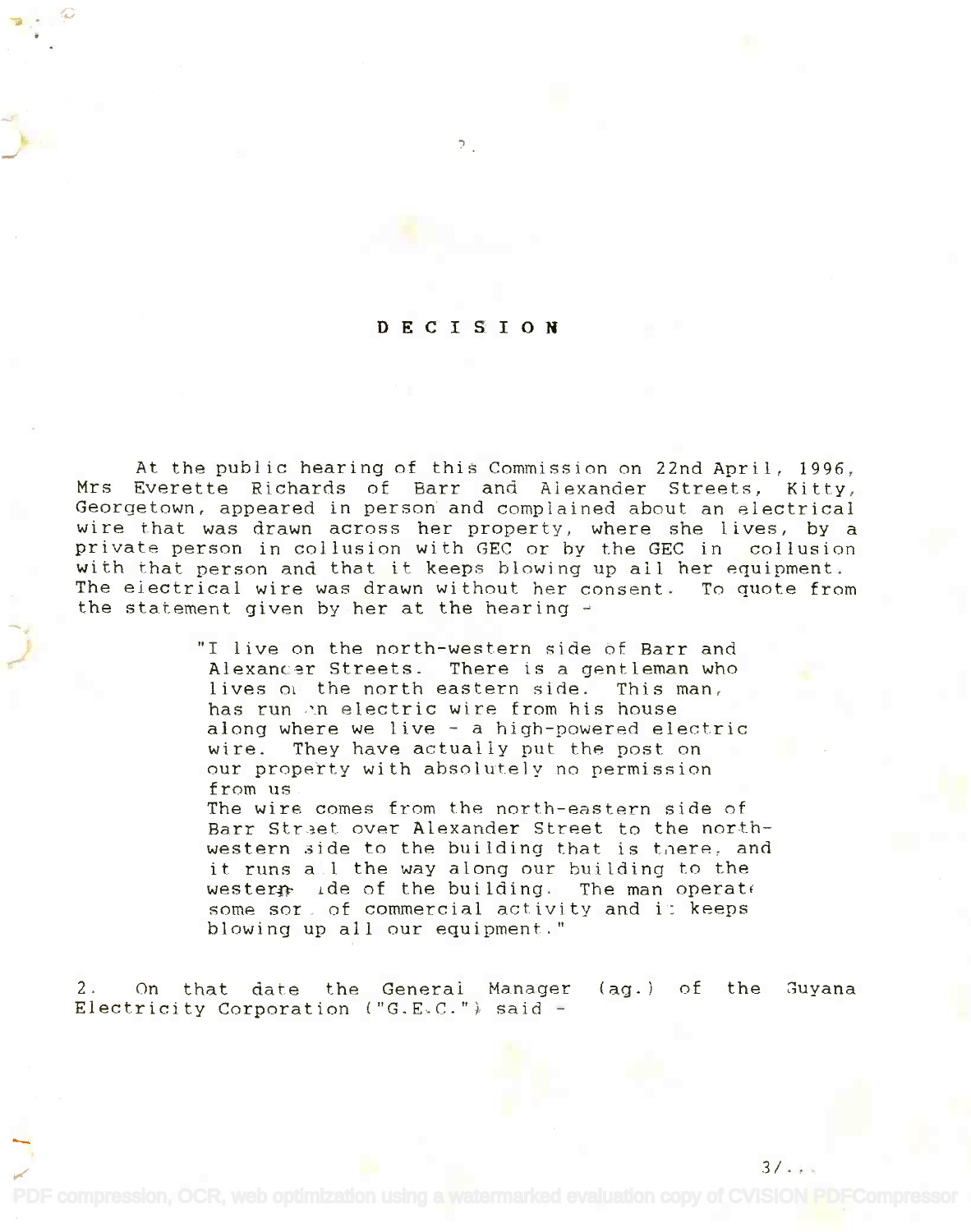"Mr Chairman, in any event if we are going "Mr Chairman, in any event if we are going to use private property we have to seek the to use private property we have to seek the permission of the owner. This is the first permission of the owner. This is the first time I am hearing of this case, but in any time I am hearing of this case, but in any event we are not allowed to plant any pole event we are not allowed to plant any pole on anyone's property without their permission."

3. The Chairman of the Commission then directed the G.E.C. to 3. The Chairman of the Commission then directed the G.E.C. to remove the wire if the General Manager (ag.) cannot trace the remove the wire if the General Manager (ag.) cannot trace the permission. permission.

4. At the next hearing of the Commission, which was on 30th 4. At the next hearing of the Commission, which was on 30th April, 1996, Mr Linden Edwards, Transmission and Distribution Manager of the G.E.C. stated Manager of the G.E.C. stated -

> "Mr Chairman, an investigation was carried out. "Mr Chairman, an investigation was carried ant. The said structure which Mrs Richards referred The said structure which Mrs Richards referred to is not the proparty of the G.E.C."

The General Manager (ag.) of the G.E.C. stated at the hearing that  $\blacksquare$ "the pole does not belong to the G.E.C., the connection on that pole also is not the property of the G.E.C." pole also is not the property of the G.E.C."

5. At the same hearing, Mr Darmani, an I.D.B. Consultant attached 5. At the same hearing, Mr Darmani, an I.D.B. Consultant attached to the G.E.C. stated -

> "The Commertial Department has investigated this matter. Our findings to date show that  $-$ (1) the polaris not of the type used by the G.E. .<br>We do not 'ave any record of G.E.C. planting tha pole. Secondly, there is a connection on that pole pole. Secondly, there is a connection on that pole which appears to be leading from and to a businessman's premises, and it looks like a generator connec-man's premises, and it looks like a generator connection. The pole is also situated what appears to be outside of the boundaries of the customer's or the complainant's premises. That's the information up-complainant's premises. That's the information upto-date on that issue." to-date on that issue." We do not 'ave any record of G.E.C. planting tha

> > $4/\ldots$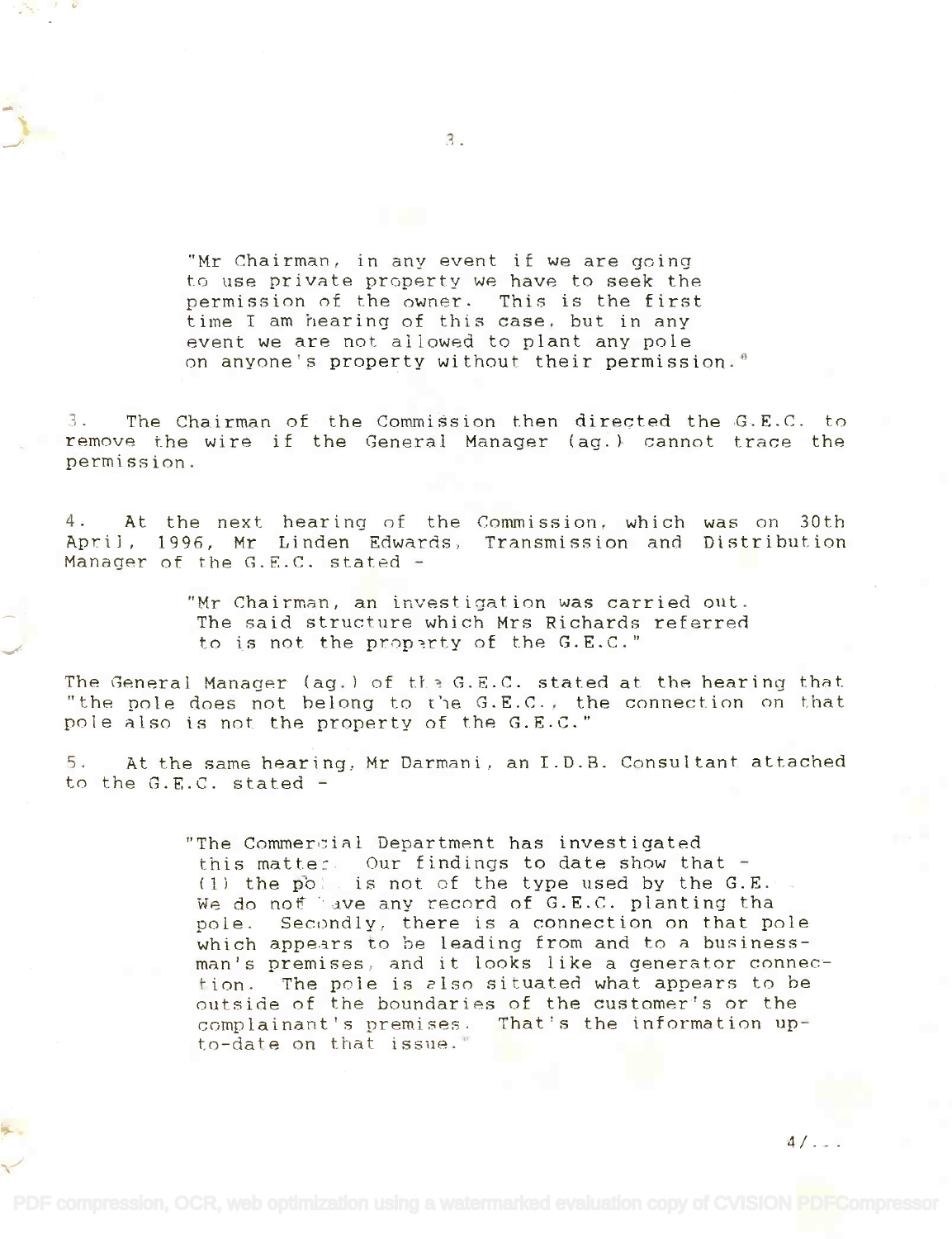6. Mrs Sheila Holder, representing the Guyana Consumers' Association, pointed out the need for an independent investigator Association, pointed out the need for an independent investigator in this matter and Mr Poonai, Legal Counsel representing the in this matter and Mr Poonai, Legal Counsel representing the G.E.C., agreed to go along with an independent investigator. G.E.C., agreed to go along with an independent investigator. 6. Mrs Sheila Holder, representing the Guyana Consumers'

7. On 14th May, 1996, the G.E.C. filed before this Commission a 7. On 14th May, 1996, the G.E.C. filed before this Commission a statement relating to some of the complaints made against it. In this document, as regards the complaint by Mrs Richards, it is stated stated -

"On May 2nd, 1996, a further visit was made to the "On May 2nd, 1996, a further visit was made to the site in question, it was confirmed that the pole or site in question, it was confirmed that the pole or the connecting wires are of the type used by the G.E.C. the connecting wires are of the type used by the G.E.C. The connection was not done by the G.E.C."

This contradicts the earlier statements by the General Manager This contradicts the earlier statements by the General Manager (ag.) of G.E.C. (ag.) of G.E.C.

8. The Commission directed Mr W. Anthony Nurse, an officer of 8. The Commission directed Mr W. Anthony Nurse, an officer of this Commission, and Mr Mark Gcmes, Principal, Mark Gomes this Commission, and Mr Mark Gc~es, Principal, Mark Gomes Associates, to make a local inspection and report to the Commission Associates, to make a local inspection and report to the Commission in respect of the allegations made by Ms Richards. Their report in respect of the allegations made by Ms Richards. Their report dated 18th July, 1996, is marked as Exhibit C-I. The report was sent to Ms Richards and G E.C. No representations were received sent to Ms Richards and G E.C. No representations were received from either of them. from either of them.

9. From the Exhibit *C-I* report it is seen that the pole and cable complai ed of by Mrs Richards were not beir, used for carrying electri  $ity$  supplied by the  $G.E.C.$ 

4.

5/...